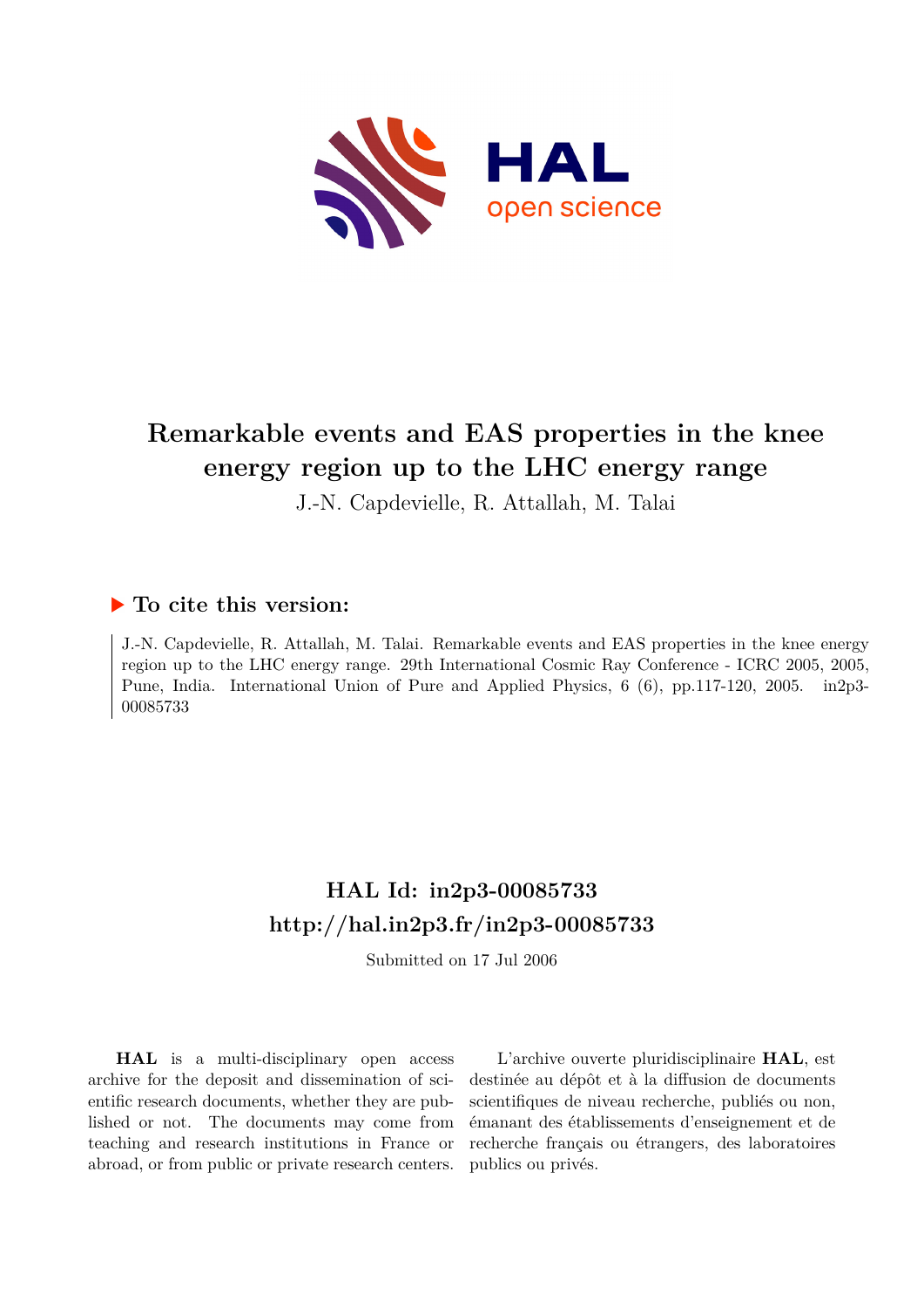## **Remarkable events and EAS properties in the knee energy region up to the LHC energy range**

J.N. Capdevielle<sup>a</sup>, R. Attallah<sup>b</sup>, M. Talai<sup>b</sup>

*(a) APC, College de France,11 place M. Berthelot, 75231 Paris Cedex 05 , France (b) Department of Physics, University Badji Mokhtar, Annaba, Algrie* Presenter: J.N. Capdevielle (capdev@cdf.in2p3.fr), fra-capdevielle-JN-abs1-he12-poster

After extensive simulations of  $\gamma$  ray families with CORSIKA in the energy region  $3 \times 10^{15}$ -10<sup>17</sup> eV, we have obtained from the fluctuations generated by standard  $Lns$  collider physics alignments of secondaries in the stratosphere and at ground level. The remarkable event registrated on the Concorde doesn't fit well however those cases of artificial coplanar emission ; The possible hints of new mechanisms, especially the valence diquark breaking, are considered in the perspective of associated consequences visible in the EAS development.

#### **1. Introduction**

One event exhibiting aligned secondaries presented in the analysis of the earliest emulsion chamber experiment of Chacaltaya [1] and the the double core structure observed in binocular families up to a total energy of 1500 TeV could be the preliminary form of coplanar emission [2]. After those possible precursors, the attention was motivated by the events recorded in Pamir X ray chamber  $[3]$ , in Kambala, in Kascade, but also in balloon experiments (RUNJOB) and in the low stratosphere with high resolution X ray emulsion chambers in the Concorde  $[4]$ ; in this last situation, the geometrical criteria used to select an alignment treat directly the coordinates of the individual  $\gamma$ 's, either the linear coefficient[5]:

$$
r = \frac{\sum_{i}^{n} (x_i - \bar{x})(y_i - \bar{y})}{\sqrt{\sum_{i}^{n} (x_i - \bar{x})^2} \sqrt{\sum_{i}^{n} (y_i - \bar{y})^2}}
$$
(1)

or the parameter  $\lambda_n$  introduced by Pamir Collaboration [3] and defined as:

$$
\lambda_n = \frac{\sum_{i \neq j \neq k}^n \cos 2\varphi_{ij}^k}{n(n-1)(n-2)}\tag{2}
$$

where  $\varphi_{i,j}^k$  is the angle between the straight lines joining the i<sup>th</sup> and j<sup>th</sup> particles to the k<sup>th</sup> one  $(0 \le \varphi_{i,j}^k \le \pi)$ .

Both approaches help to select straight structures when their absolute values are close to 1 and have comparable advantages for this specific planarity In our simulation, the primary particle is assumed to be in turn a proton, an  $\alpha$ -particle ( ${}^{4}_{2}$ He), a carbon ( ${}^{12}_{6}$ C) nucleus, a magnesium ( ${}^{24}_{12}$ Mg) nucleus and in the end an iron ( ${}^{56}_{26}$ Fe) nucleus. The zenith angle is chosen at random in the range  $0-30^{\circ}$ . The asymmetry parameter  $\lambda_n$  is calculated for the 4 and 5 most energetic secondary hadronic clusters. Alignments have been easily obtained (Figure 1), independantly on the models (as far as they have similar transverse momenta distribution),and practically on the primary mass and on the primary energy  $[6]$ . As shown on the Figure 2, for the Pamir experiment, the three models involved give values very close to each other and, within the error bars, independent of the primary particle type. They are equal on average to  $(4.3 \pm 1.4)$ % for the aligned events with  $\lambda_4 \ge 0.8$  and  $(1.3 \pm 0.4)$ % for  $\lambda_5 \geq 0.8$ .

From our set of simulations, we show as an other example the dependance on the primay energy at balloon altitude (Figure 3).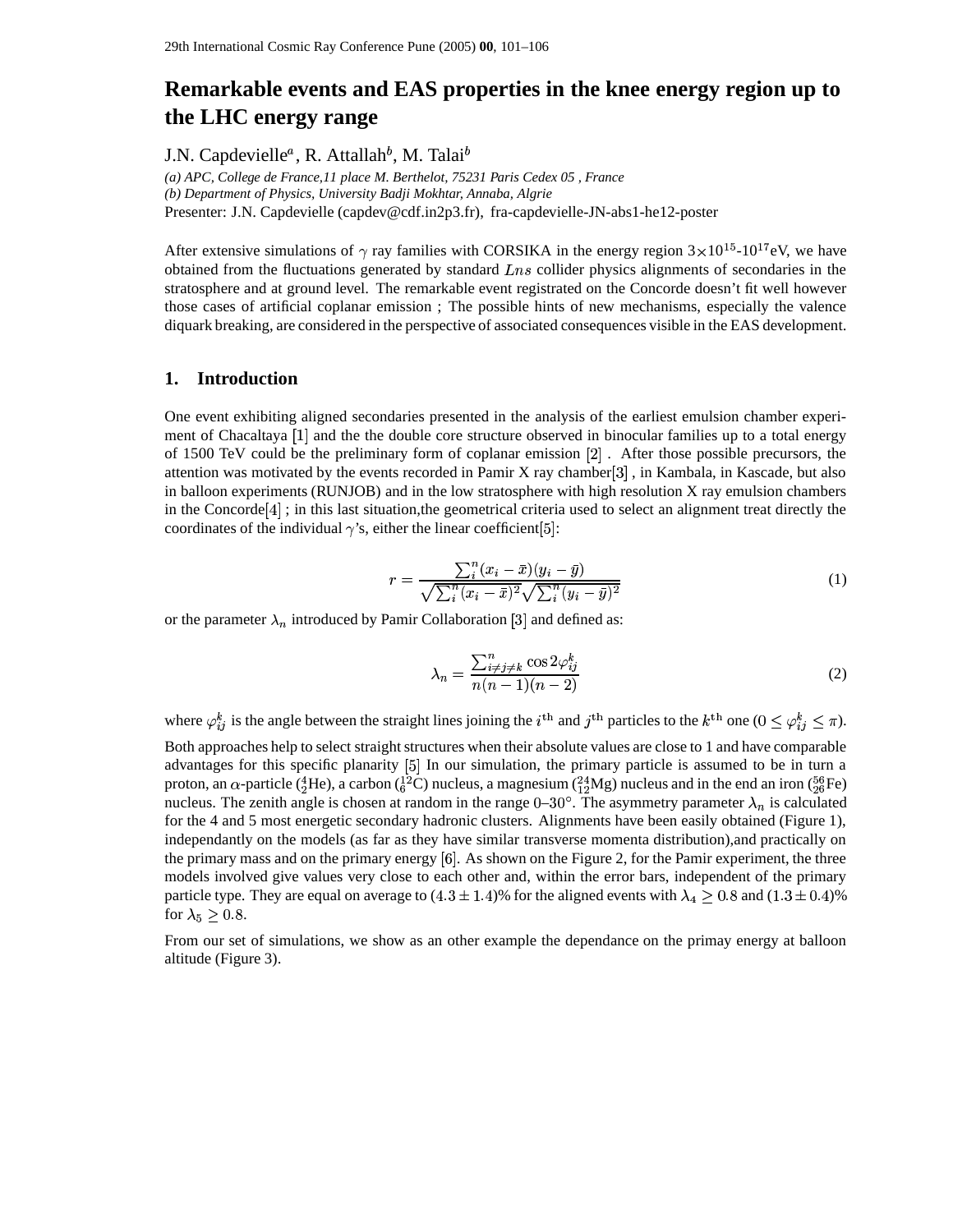

**Figure 1.** Left: Examples of a pair of simulated events similar to JF2af2 with 23 (a) and 18 (b) aligned  $\gamma$ -rays ( $\gamma$ +e<sup> $\pm$ </sup>) above 10 TeV Right: Calculated fractions (%) of the aligned events with  $\lambda_4 \geq 0.8$  (a) and  $\lambda_5 \geq 0.8$  (b)for the Pamir experimental condition obtained by different hadronic interaction models: HDPM (opentriangle), QGSJET (fullsquare) and SYBILL (opensquare). The dashed line represents in both cases the average value.

### **2. The Concorde event near**  $10^{16}$  eV

Tracing back the events produced with CORSIKA (Figure 1), we have observed that an unbalanced  $p_t$  received in the first collision on an energetic  $\pi^0$  could produce an alignment when the cascade starts 10km above the chamber.

|                   | <b>DPMJET</b> | <b>HDPM</b> | QGSJET | <b>SIBYLL</b> | VENUS |
|-------------------|---------------|-------------|--------|---------------|-------|
| m<br>0.94         |               |             | 1.6    |               |       |
| $\lambda_4 > 0.8$ |               |             |        |               |       |

**Table 1.** Calculated fractions (%) of the aligned events with at least 4  $\gamma$ -rays ( $\gamma$ +e<sup> $\pm$ </sup>) above 10 TeV for with  $|r| \ge 0.94$ (first row) and  $\lambda_4 \geq 0.8$  (second row) for different high energy hadronic interaction models.

The primary cosmic ray particle in Table 1 is assumed to be a proton of  $10^7$  GeV, the observation level is identical to the Concorde flight altitude (17 km) and the zenith angle is selected at random in the range 0–  $70^{\circ}$ . The number of simulated showers in each case is equal to  $10^4$ ; the results from the different hadronic models are on the whole consistent with one another. Among the 211  $\gamma$ 's of the JF2aF2 Concorde event, we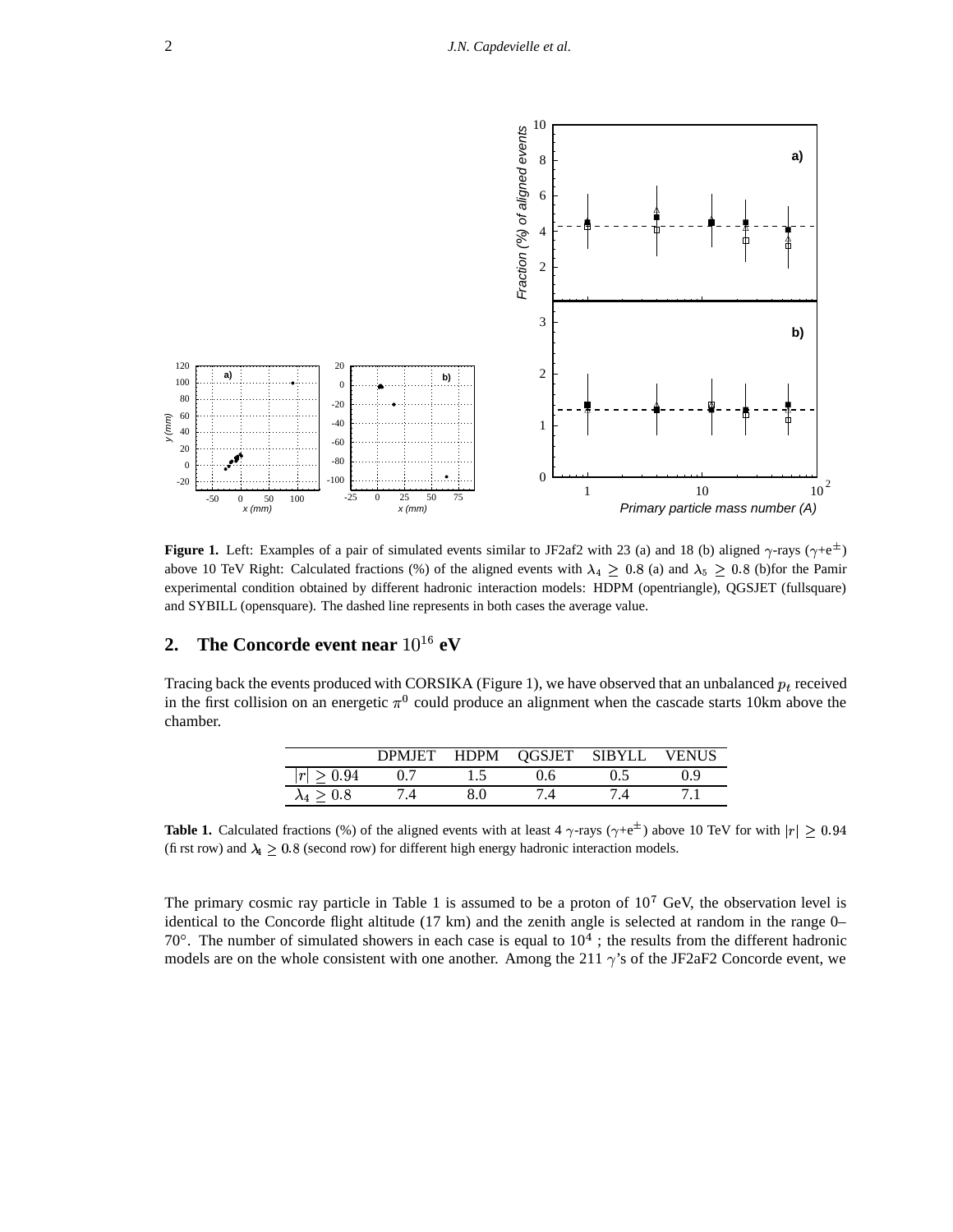

**Figure 2.** Calculated fractions (%) of the aligned events with  $\lambda_4 \geq 0.8$  for a primary proton (a) and a primary iron nucleus (b) as a function of the primary energy obtained by different hadronic interaction models: DPMJET (opencircle), HDPM (opentriangle), QGSJET (fullsquare), SYBILL (opensquare) and VENUS (opendiamond). The dashed line represents in both cases the average value.

show on a lego plot the energy deposited in a plane perpendicular to the axis by  $34 \gamma$ 's (about one half of the total energy deposited, i.e. 1600 TeV). Inside, the alignment, the four most energetic  $\gamma$ 's with respective energies, 300 TeV, 105 TeV, 75 TeV and 53 TeV are lying on a perfect straight line [5] with  $r = 0.9993$  The invariant mass histograms for the different clusters (Fig.5) suggest an interaction level at about 100m above the Concorde, in contradiction with the simulation on the basis of standard physics requiring about 10km. We have verified on a small sample of simulated events that, in spite of a few secondaries of 2nd or 3rd generation (via bremsstrahlung or pair production) that those histogramms, from the position of their maximum, return correctly the the origin of the collisions (at least in the stratosphere). Taking the 3 most important clusters  $(87\%$ of the energy, 70% of the number of  $\gamma$ 's) as well as the whole event[4], we obtain a distance of the vertex to the chamber of  $80 - 100m$ , instead of a distance in the range of  $10km$ . Such circumstance suggests a violent phenomena separating the valence quarks of the proton projectile, especially the valence diquark, which cannot be recombined with a quark of the sea, suppressing the leading baryon at the end of the collision.

One hypothesisis that the original rotating relativistic string between the valence quark and the valence diquark becomes a more complex system with a secondary string (centered on the barycenter of the diquark) between the two quarks partners of the diquark. The maximal tension of the strings occurs when the quarks are at the largest distance from each other, i.e. when the 3 partons are on a common diameter which would be the axis of the fragmentation. The shorter mean free path of the diquark in the target nuclei could help the phenomena. As a consequence of the suppression of the leading particle,  $T_{max}$  is expected to level off during one decade after the maximum<sup>[7]</sup> and some typical behavior woud have to be observed in EAS (changes of slope in muon electron dependance, flattening in the age parameter versus size, different absorption length,enhanced steepeness of the most energetic  $\gamma$ 's and hadrons spectra). From other part, there have been few simulations with primary nuclei, and the recent proposition of a predominant  $\alpha$  component suggests to examine more carefully the asymmetries in light nuclei collision which explain the coplanar emission, for instance effects like the giant dipole resonance observed at very low energy, separating on each side of the nucleus the protons and the neutrons.